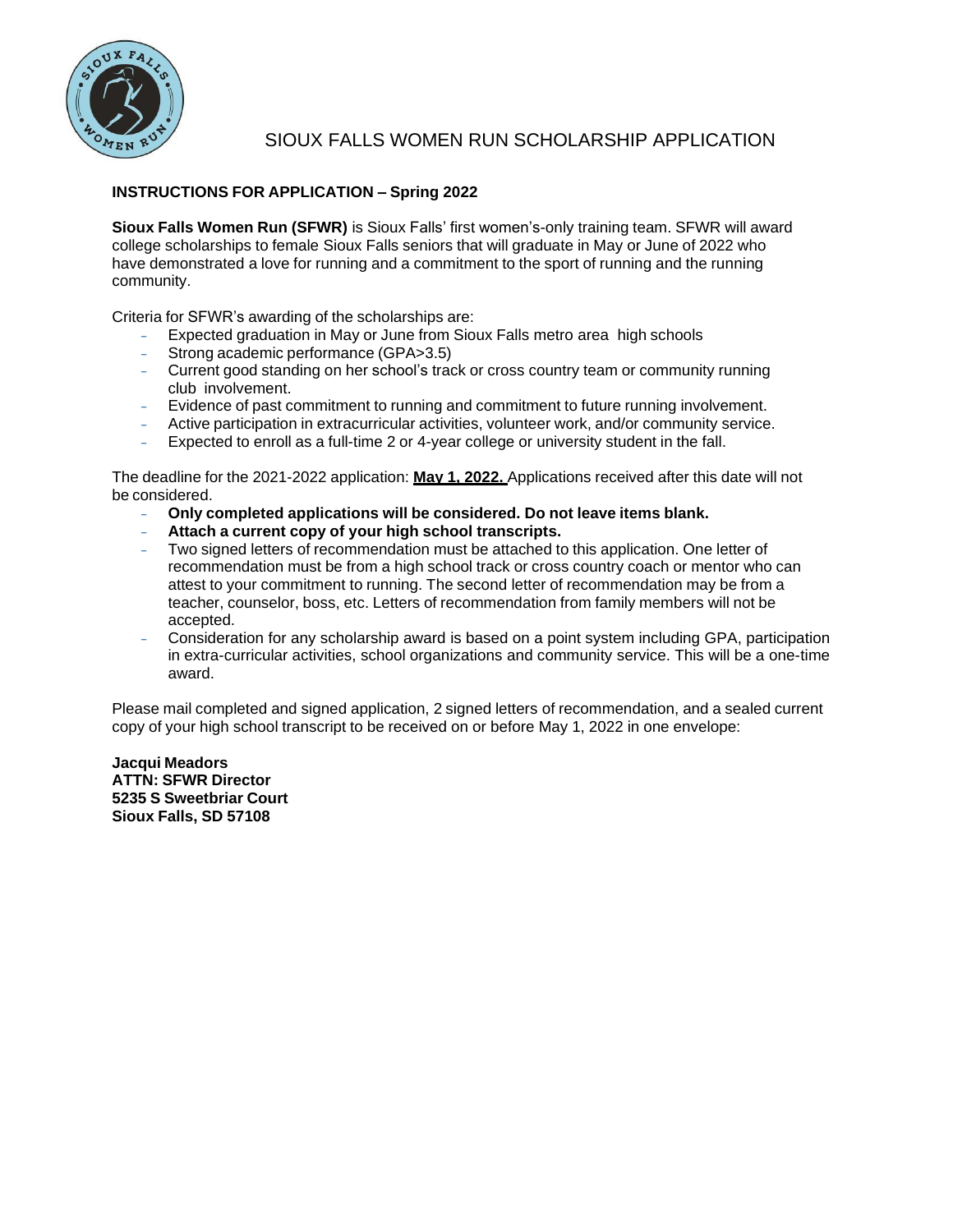| <b>SIOUX FALLS WOMEN RUN SCHOLARSHIP APPLICATION</b>                                                                                                          |                                                                                                                |  |  |  |  |  |
|---------------------------------------------------------------------------------------------------------------------------------------------------------------|----------------------------------------------------------------------------------------------------------------|--|--|--|--|--|
| Please print or clearly type your answers. Do not leave any questions blank.<br>If you need extra space, write "See Attached" and attach answer to questions. |                                                                                                                |  |  |  |  |  |
|                                                                                                                                                               |                                                                                                                |  |  |  |  |  |
|                                                                                                                                                               |                                                                                                                |  |  |  |  |  |
| E-mail:                                                                                                                                                       | Phone:                                                                                                         |  |  |  |  |  |
|                                                                                                                                                               |                                                                                                                |  |  |  |  |  |
| State:                                                                                                                                                        | ZIP Code:                                                                                                      |  |  |  |  |  |
| Additional Contact (i.e. Parent) Name, Relationship and Phone:                                                                                                |                                                                                                                |  |  |  |  |  |
| <b>SCHOOLINFORMATION</b>                                                                                                                                      |                                                                                                                |  |  |  |  |  |
|                                                                                                                                                               |                                                                                                                |  |  |  |  |  |
| Previous High School (if applicable):                                                                                                                         |                                                                                                                |  |  |  |  |  |
| College you plan to attend:                                                                                                                                   |                                                                                                                |  |  |  |  |  |
|                                                                                                                                                               |                                                                                                                |  |  |  |  |  |
| Accepted                                                                                                                                                      | Not Yet Accepted                                                                                               |  |  |  |  |  |
| HIGH SCHOOL OR CLUB TRACK/CROSS COUNTRY PARTICIPATION                                                                                                         |                                                                                                                |  |  |  |  |  |
| Organization or school:                                                                                                                                       |                                                                                                                |  |  |  |  |  |
|                                                                                                                                                               | Years:                                                                                                         |  |  |  |  |  |
|                                                                                                                                                               |                                                                                                                |  |  |  |  |  |
|                                                                                                                                                               | Do you plan to participate in any sports after graduation or at the collegiate level? (Collegiate level, club, |  |  |  |  |  |
|                                                                                                                                                               | <b>APPLICANTINFORMATION</b>                                                                                    |  |  |  |  |  |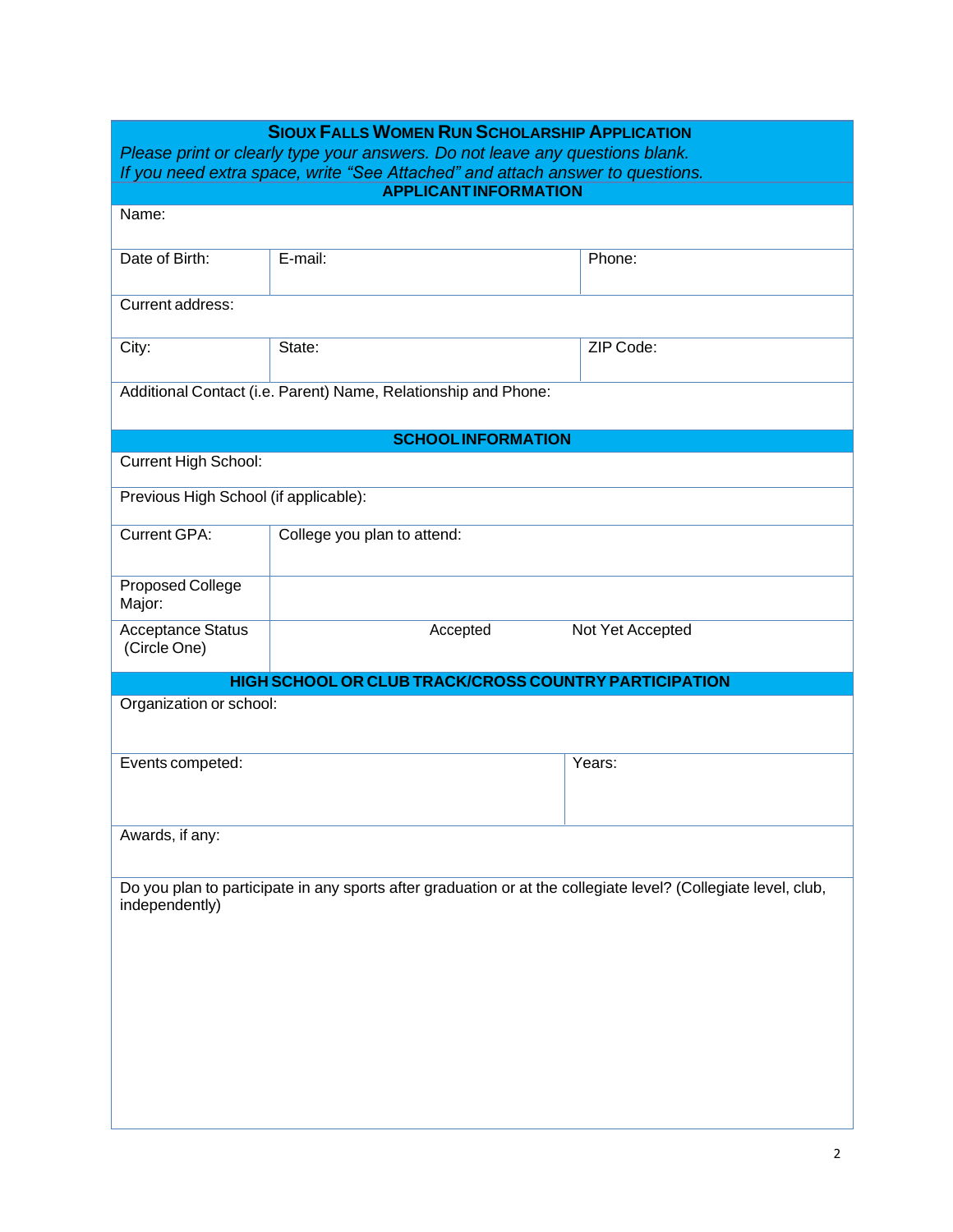| <b>ORGANIZATION OR</b><br><b>SCHOOL</b> | <b>ACTIVITIES</b>                      |                   | <b>DATES</b>               |  |
|-----------------------------------------|----------------------------------------|-------------------|----------------------------|--|
|                                         |                                        |                   |                            |  |
|                                         |                                        |                   |                            |  |
|                                         |                                        |                   |                            |  |
|                                         |                                        |                   |                            |  |
|                                         |                                        |                   |                            |  |
|                                         |                                        |                   |                            |  |
|                                         |                                        |                   |                            |  |
|                                         |                                        |                   |                            |  |
|                                         |                                        |                   |                            |  |
|                                         |                                        |                   |                            |  |
|                                         |                                        |                   |                            |  |
|                                         |                                        |                   |                            |  |
|                                         |                                        |                   |                            |  |
|                                         |                                        |                   |                            |  |
|                                         |                                        |                   |                            |  |
|                                         |                                        |                   |                            |  |
|                                         |                                        |                   |                            |  |
|                                         |                                        |                   |                            |  |
|                                         |                                        |                   |                            |  |
|                                         | <b>WORK HISTORY (HIGH SCHOOL ONLY)</b> |                   |                            |  |
| <b>EMPLOYER</b>                         | <b>POSITION</b>                        |                   | <b>DATES WORKED</b>        |  |
|                                         |                                        |                   |                            |  |
|                                         |                                        |                   |                            |  |
|                                         |                                        |                   |                            |  |
|                                         |                                        |                   |                            |  |
|                                         |                                        |                   |                            |  |
|                                         | REFERENCES (ATTACH 2 LETTERS)          |                   |                            |  |
| <b>NAME</b>                             | <b>RELATIONSHIP TO</b>                 | <b>TIME KNOWN</b> | <b>CONTACT INFO (PHONE</b> |  |
|                                         | <b>APPLICANT</b>                       |                   | <b>AND E-MAIL)</b>         |  |
|                                         |                                        |                   |                            |  |
|                                         |                                        |                   |                            |  |
|                                         |                                        |                   |                            |  |
|                                         |                                        |                   |                            |  |
|                                         |                                        |                   |                            |  |
|                                         |                                        |                   |                            |  |